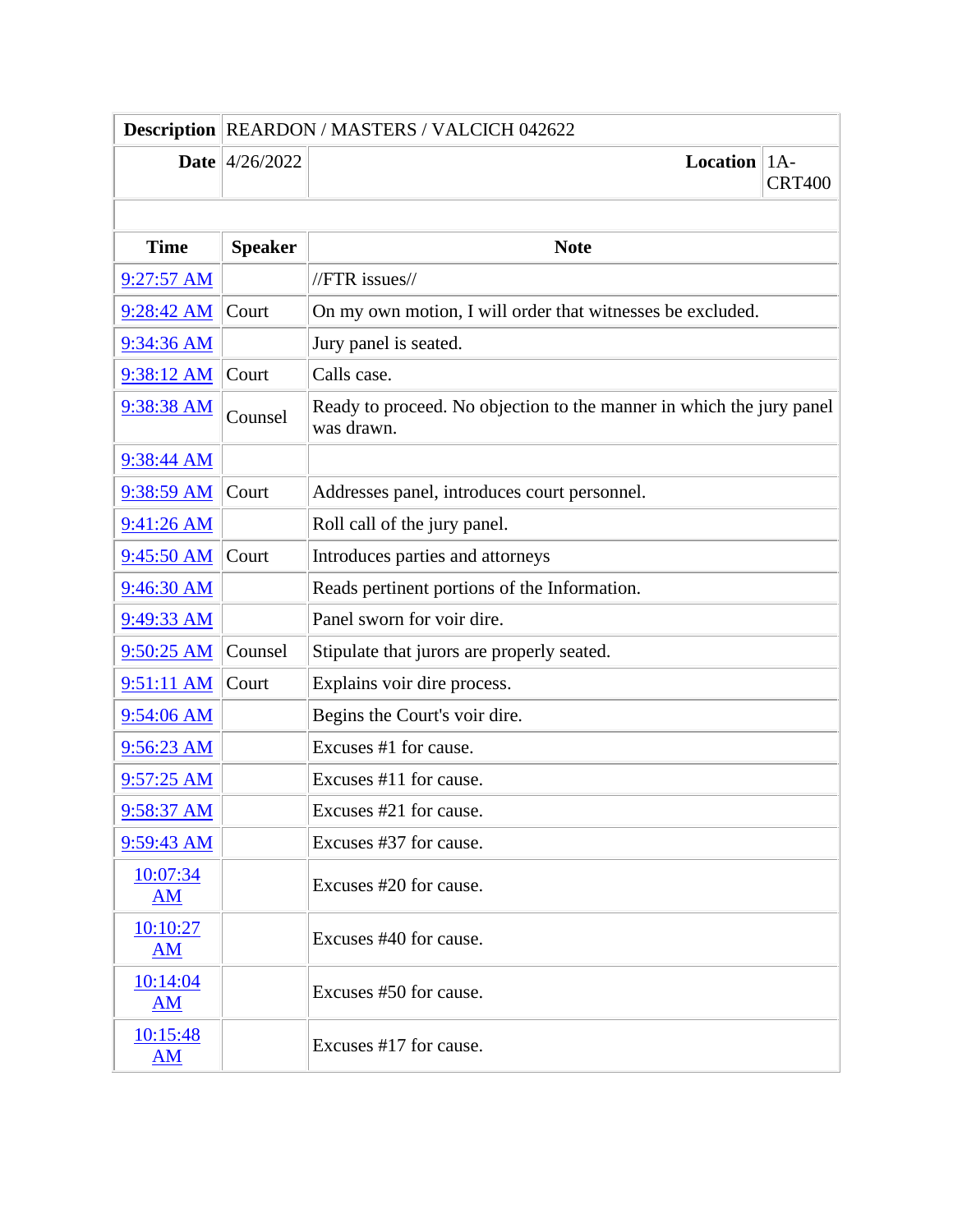| 10:16:32<br>AM                        |        | Excuses #7 for cause.                         |
|---------------------------------------|--------|-----------------------------------------------|
| 10:25:57<br>AM                        | Farley | Begins State's voir dire.                     |
| 10:31:55<br><b>AM</b>                 | Court  | Admonishes panel.                             |
| 10:32:17<br>AM                        |        | Court and jury panel in recess.               |
| 10:42:33<br><b>AM</b>                 |        | Court and jury reconvene; all parties present |
| 10:42:44<br><b>AM</b>                 | Farley | Continues State's voir dire.                  |
| 10:48:08<br><b>AM</b>                 |        | Move to excuse #30 for cause.                 |
| 10:48:09<br>AM                        | Cox    | No objection                                  |
| 10:48:12<br>AM                        | Court  | Excuses #30 for cause.                        |
| 10:55:56<br><b>AM</b>                 | Farley | Two jurors wish to address matters privately. |
| 10:55:58<br><b>AM</b>                 | Court  | Questions #6, excuses #6 for cause.           |
| 10:56:25<br><b>AM</b>                 |        | Questions #34, excuses #34 for cause.         |
| <u>11:09:21</u><br>AM                 | Farley | Move to excuse #41.                           |
| 11:09:28<br><b>AM</b>                 | Court  | Questions #41.                                |
| 11:09:58<br><b>AM</b>                 |        | Deny the challenge for cause.                 |
| 11:23:56<br>AM                        | Cox    | Object (objectionable question)               |
| 11:23:57<br>$\overline{\mathbf{AM}}$  | Court  | Sustained.                                    |
| 11:24:57<br>$\underline{\mathbf{AM}}$ | Farley | Pass the panel for cause.                     |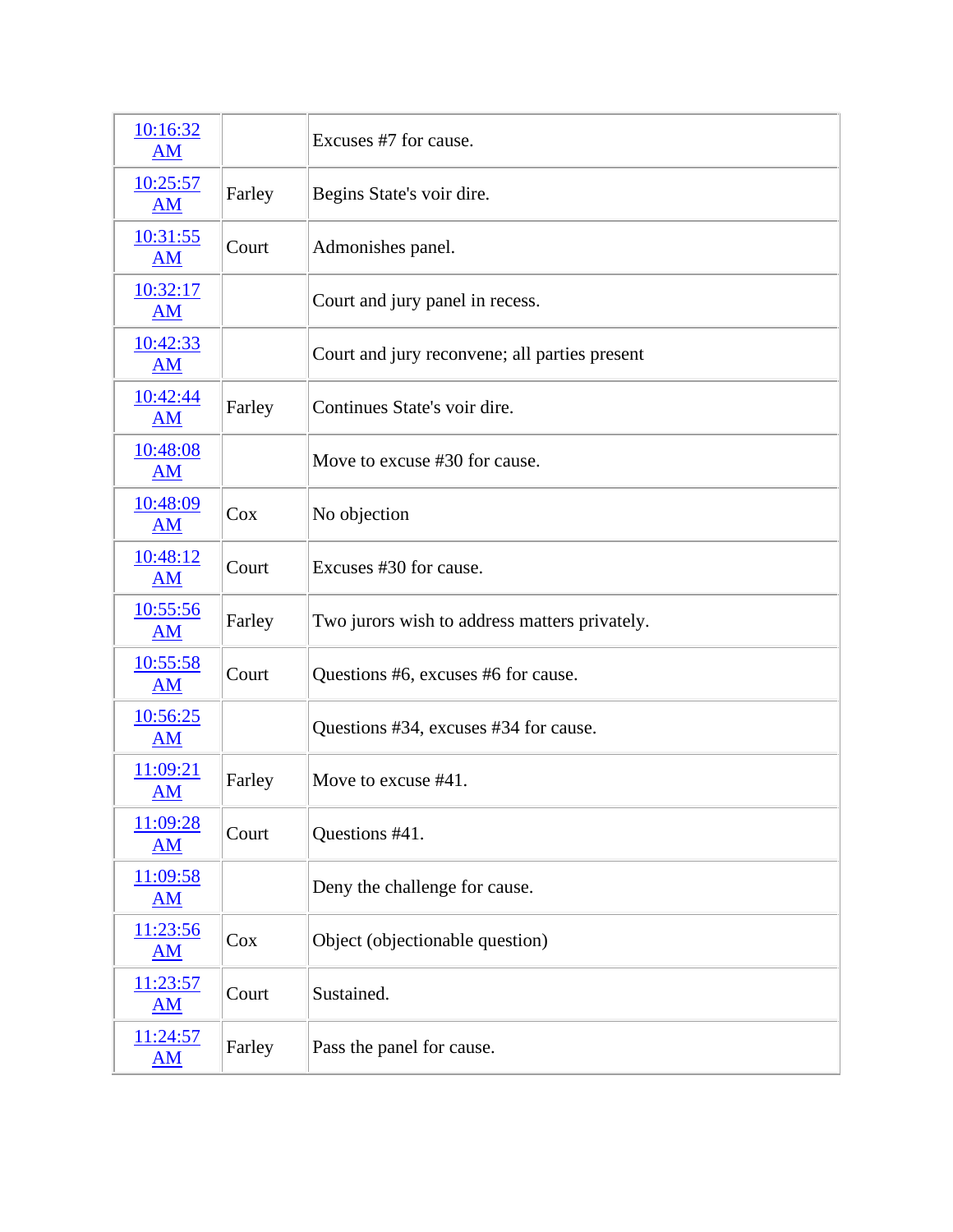| 11:25:02<br>AM        | Cox    | Begins defense voir dire.                                                                                                                           |
|-----------------------|--------|-----------------------------------------------------------------------------------------------------------------------------------------------------|
| 11:31:10<br><b>AM</b> |        | Move to excuse #47 for cause.                                                                                                                       |
| 11:31:17<br><b>AM</b> | Court  | Questions #47, excuses #47 for cause.                                                                                                               |
| 11:35:09<br>AM        |        | Side bar                                                                                                                                            |
| 11:47:01<br><b>AM</b> | Cox    | Move to excuse #45 for cause.                                                                                                                       |
| 11:47:07<br><b>AM</b> | Court  | Questions #45, excuses #45 for cause.                                                                                                               |
| 11:48:48<br>AM        | Cox    | Move to excuse #8 for cause.                                                                                                                        |
| 11:48:53<br>AM        | Court  | Excuse #8 for cause.                                                                                                                                |
| 12:07:28<br><b>PM</b> | Cox    | Move to excuse $#31$ for cause.                                                                                                                     |
| 12:07:40<br><b>PM</b> | Court  | Excuse #31 for cause.                                                                                                                               |
| 12:20:15<br><b>PM</b> | Cox    | Based on my objection made earlier, I do not pass the panel for<br>cause.                                                                           |
| 12:20:33<br><b>PM</b> | Court  | I understand your objection was based on the Supreme Court's ruling<br>on peremptory challenges, but do you have a specific challenge for<br>cause? |
| 12:20:45<br>$PM$      | $\cos$ | No                                                                                                                                                  |
| 12:20:57<br>PM        | Court  | Excuses panel for duration of peremptory challenge process.                                                                                         |
| 12:21:59<br>PM        | Cox    | I'd like them present. If not, can I take their picture if I promise to<br>delete it?                                                               |
| 12:22:04<br><b>PM</b> | Court  | N <sub>o</sub>                                                                                                                                      |
| 12:22:11<br>PM        |        | Court and jury panel in recess.                                                                                                                     |
| 12:31:40<br><b>PM</b> |        | Court and jury panel reconvene                                                                                                                      |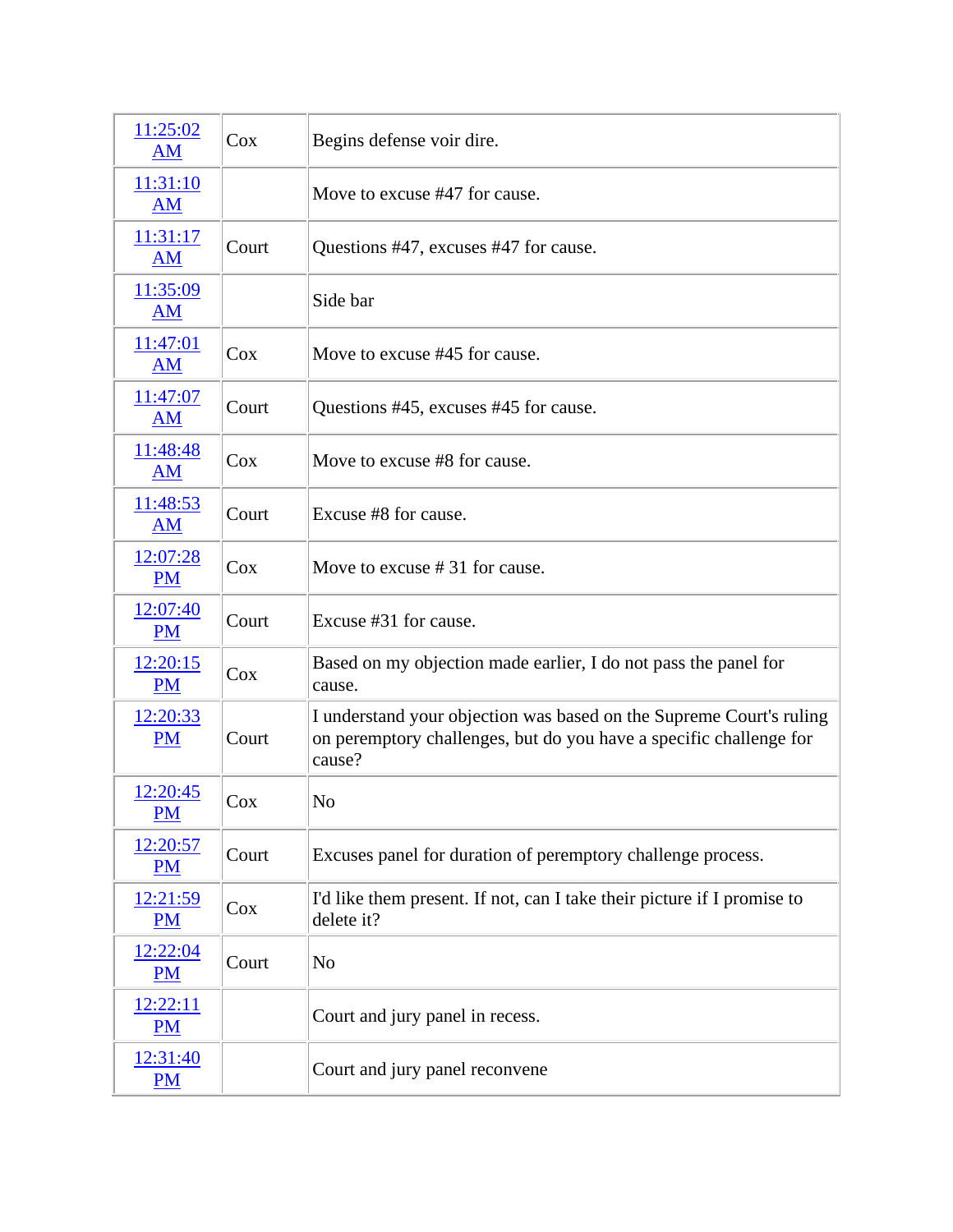| 12:35:04<br><b>PM</b> | Court          | Counsel, approach the bench please.                                                                                                          |
|-----------------------|----------------|----------------------------------------------------------------------------------------------------------------------------------------------|
| 12:35:13<br><b>PM</b> |                | //Court and counsel go over the challenges and final jurors//                                                                                |
| 12:36:21<br><b>PM</b> | <b>Bailiff</b> | We're waiting for one more juror - #12.                                                                                                      |
| 12:39:08<br><b>PM</b> |                | Juror #12 now present.                                                                                                                       |
| 12:39:26<br><b>PM</b> |                | Selected jury is seated.                                                                                                                     |
| 12:42:51<br><b>PM</b> | Counsel        | Agree that this is the jury we've selected.                                                                                                  |
| 12:42:59<br><b>PM</b> |                | Jury sworn to try the case.                                                                                                                  |
| 12:43:27<br><b>PM</b> | Court          | Thanks and excuses remaining jury panel.                                                                                                     |
| 12:44:39<br><b>PM</b> | Court          | Admonishes jury.                                                                                                                             |
| 12:45:26<br><b>PM</b> |                | Jury in recess                                                                                                                               |
| 12:46:11<br><b>PM</b> |                | Court in recess                                                                                                                              |
| 1:30:26 PM            |                |                                                                                                                                              |
| 1:31:38 PM            |                | Court reconvenes; all parties present                                                                                                        |
| $1:31:52$ PM          | Counsel        | Nothing to take up.                                                                                                                          |
| 1:36:00 PM            |                | Jury reconvenes; all present                                                                                                                 |
| $1:36:45$ PM          | Court          | Addresses jury regarding the camera in the room, assuring them that<br>at no time will there be any film or photographs of the jury members. |
| $1:37:45$ PM          |                | Advises the jury of the trial procedure. Reads pre-evidentiary<br>instructions.                                                              |
| 1:47:58 PM            |                | Jury is directed that they are not allowed to access social media while<br>this trial is ongoing                                             |
| $1:50:01$ PM          | Farley         | Begins State's opening statement.                                                                                                            |
| 1:57:07 PM            | $\cos$         | Begins defendant's opening statement.                                                                                                        |
| 2:01:48 PM            | Farley         | Objection (hearsay in opening statement)                                                                                                     |
| 2:02:07 PM            | Court          | Go ahead.                                                                                                                                    |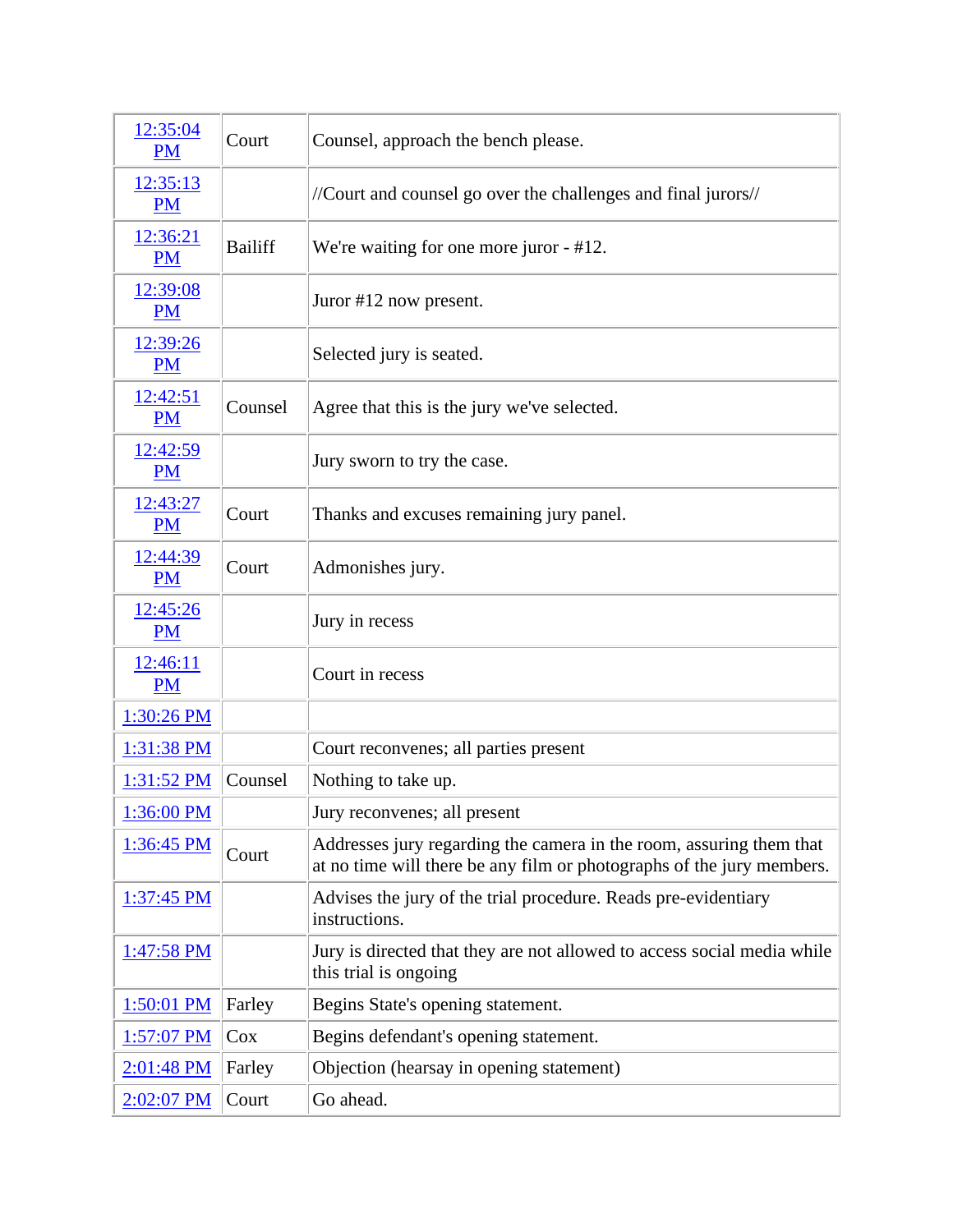| 2:13:48 PM   | Farley | Calls first witness.                                                                                                                                                                                                                                                                                                                                                                                                                                                                             |
|--------------|--------|--------------------------------------------------------------------------------------------------------------------------------------------------------------------------------------------------------------------------------------------------------------------------------------------------------------------------------------------------------------------------------------------------------------------------------------------------------------------------------------------------|
| 2:14:09 PM   |        |                                                                                                                                                                                                                                                                                                                                                                                                                                                                                                  |
| 2:14:23 PM   | Cox    | I need to take up something outside the presence of the jury.                                                                                                                                                                                                                                                                                                                                                                                                                                    |
| 2:14:33 PM   |        | Jury in recess                                                                                                                                                                                                                                                                                                                                                                                                                                                                                   |
| 2:15:06 PM   | Cox    | Based on Ms. Farley's questions in jury selection, I'm making the<br>assumption she's calling Ms. Wardle to testify as to statements made<br>by Ms. Vega at the time of her CARES exam. For purposes of Ms.<br>Wardle's test, should she be allowed to talk about the specific acts<br>that are alleged? I think that under the rule she can talk about that.<br>But everything else - all the other statements made about how Ms.<br>Vega felt during the dinner, etc. - should not be allowed. |
| $2:18:53$ PM | Court  | Motions In Limine should have been filed at least five days before<br>the pretrial. And that's what this sounds like.                                                                                                                                                                                                                                                                                                                                                                            |
| $2:19:16$ PM | Cox    | I've never had a case where the State doesn't call the alleged victim in<br>its case-in-chief.                                                                                                                                                                                                                                                                                                                                                                                                   |
| $2:19:21$ PM | Court  | You can make your objections about the questions that are asked as<br>they are asked. I'm likely to construe 804 narrowly in this context.                                                                                                                                                                                                                                                                                                                                                       |
| 2:21:30 PM   |        | Jury reconvenes; all present                                                                                                                                                                                                                                                                                                                                                                                                                                                                     |
| $2:21:51$ PM |        | Ann Wardle (St. Alphonsus nurse; coordinator for community sexual<br>assault team) sworn; direct examination begins.                                                                                                                                                                                                                                                                                                                                                                             |
| $2:41:33$ PM | Farley | The State asks permission under 803 subsections 1, 2, 3 and 4 to ask<br>this witness what J.V. then recounted.                                                                                                                                                                                                                                                                                                                                                                                   |
| 2:41:45 PM   | $\cos$ | Object.                                                                                                                                                                                                                                                                                                                                                                                                                                                                                          |
| 2:42:52 PM   | Court  | I'm going to sustain the objection with respect to 1 and 2, overrule<br>with respect to 3 and 4, provided that the questions are answered<br>narrowly.                                                                                                                                                                                                                                                                                                                                           |
| 2:46:14 PM   | Cox    | Objection (leading)                                                                                                                                                                                                                                                                                                                                                                                                                                                                              |
| 2:46:14 PM   | Court  | Sustained                                                                                                                                                                                                                                                                                                                                                                                                                                                                                        |
| 2:48:48 PM   | Cox    | Objection (leading)                                                                                                                                                                                                                                                                                                                                                                                                                                                                              |
| 2:48:51 PM   | Court  | Overruled                                                                                                                                                                                                                                                                                                                                                                                                                                                                                        |
| 2:50:42 PM   | Cox    | Object (relevancy)                                                                                                                                                                                                                                                                                                                                                                                                                                                                               |
| 2:50:50 PM   | Court  | Overruled, and I'll explain why later.                                                                                                                                                                                                                                                                                                                                                                                                                                                           |
| 2:51:09 PM   | Cox    | Objection (relevancy)                                                                                                                                                                                                                                                                                                                                                                                                                                                                            |
| $2:51:15$ PM | Court  | Overruled for now, subject to your demonstrating the relevance.                                                                                                                                                                                                                                                                                                                                                                                                                                  |
| 2:51:37 PM   | Cox    | Objection (relevancy)                                                                                                                                                                                                                                                                                                                                                                                                                                                                            |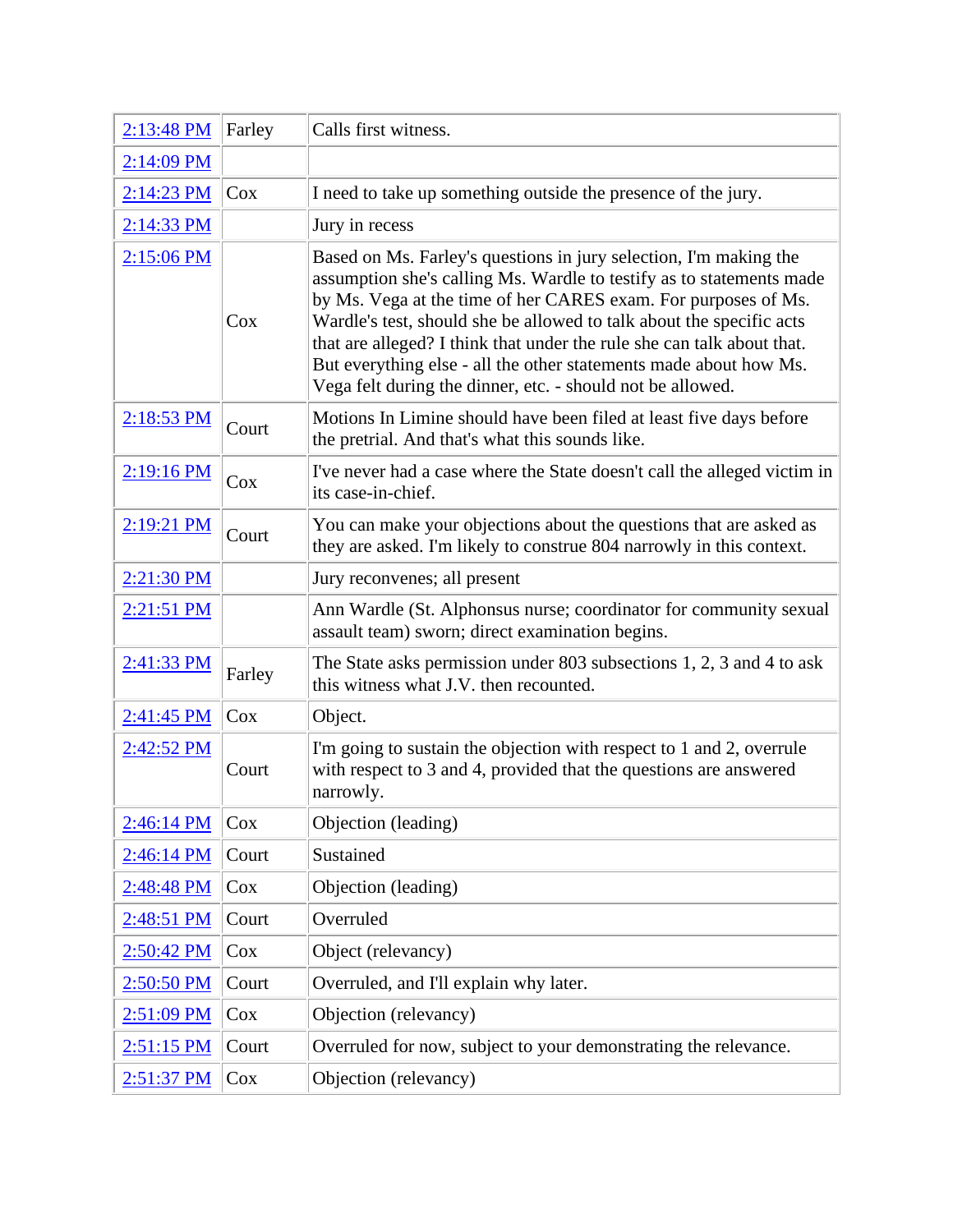| 2:51:43 PM           | Court  | Overruled                                                                                                                                                                                                                                                                                                                                                                                                                                                                    |
|----------------------|--------|------------------------------------------------------------------------------------------------------------------------------------------------------------------------------------------------------------------------------------------------------------------------------------------------------------------------------------------------------------------------------------------------------------------------------------------------------------------------------|
| 2:54:30 PM           | Farley | Move to admit and publish Ex. 5 (medical records for JV)                                                                                                                                                                                                                                                                                                                                                                                                                     |
| 2:54:31 PM           | Cox    | Object - it should be redacted first.                                                                                                                                                                                                                                                                                                                                                                                                                                        |
| 2:54:51 PM           | Court  | Examines Ex. 5                                                                                                                                                                                                                                                                                                                                                                                                                                                               |
| 2:55:33 PM           |        | Sustain the objection. I'll admit the exhibit once it's been redacted                                                                                                                                                                                                                                                                                                                                                                                                        |
| 2:55:47 PM           | Farley | Asks witness more foundational questions.                                                                                                                                                                                                                                                                                                                                                                                                                                    |
| 2:56:11 PM           |        | Again move to admit Ex. 5.                                                                                                                                                                                                                                                                                                                                                                                                                                                   |
| 2:56:16 PM           | Cox    | Object, wish to ask questions in aid.                                                                                                                                                                                                                                                                                                                                                                                                                                        |
| $2:56:23 \text{ PM}$ | Court  | I'm probably not going to let in some of the information in Ex. 5. I<br>propose that you present a redacted copy (after we talk about what<br>some of the redactions shoujld be), and I will then admit that<br>redacted copy.                                                                                                                                                                                                                                               |
| 2:58:43 PM           | Cox    | Object and move to strke.                                                                                                                                                                                                                                                                                                                                                                                                                                                    |
| 2:59:17 PM           | Court  | I find the explanation about why it's relevant to the medical diagnosis<br>or treatment to be reasonable. On the other hand, I agree with Mr.<br>Cox that identity is a legal term of art that is not established by way<br>of a 3rd person imputing the identity. What has been established is<br>that this witness received information that an individudal named<br>Aaron Von Ehlinger took part in this incident For legal reasons, that<br>is not an official identify. |
| 3:00:25 PM           |        | Advises the jury that the witness has said the defendant's name, but<br>it's not a technical identity.                                                                                                                                                                                                                                                                                                                                                                       |
| 3:01:36 PM           |        | Paper bag containing the sexual assault kit handed to witness.                                                                                                                                                                                                                                                                                                                                                                                                               |
| 3:02:28 PM           |        | Ex 1 identified (sexual assault kit box).                                                                                                                                                                                                                                                                                                                                                                                                                                    |
| 3:07:57 PM           |        | Ex 1.1 identified (envelope labelled "known blood sample").                                                                                                                                                                                                                                                                                                                                                                                                                  |
| 3:08:40 PM           |        | Ex 1.2 identified (envelope for vaginal swabs).                                                                                                                                                                                                                                                                                                                                                                                                                              |
| 3:09:00 PM           |        | Ex 1.3 identified (envelope for oral swabs).                                                                                                                                                                                                                                                                                                                                                                                                                                 |
| 3:09:18 PM           |        | Ex 1.4 identified (envelope labelled "other swabs") - other vaginal<br>area swabs                                                                                                                                                                                                                                                                                                                                                                                            |
| 3:09:47 PM           |        | Ex 1.5 identified (envelope labelled "other swabs") - swabs from the<br>stomach                                                                                                                                                                                                                                                                                                                                                                                              |
| 3:11:37 PM           | Cox    | Begins cross-examination.                                                                                                                                                                                                                                                                                                                                                                                                                                                    |
| 3:16:30 PM           | Farley | Objection (mischaracterization of testimony)                                                                                                                                                                                                                                                                                                                                                                                                                                 |
| 3:16:37 PM           | Court  | The witness was invited to review the report; she may do so.                                                                                                                                                                                                                                                                                                                                                                                                                 |
| 3:21:28 PM           | Farley | Objection (counsel isn't giving the witness a chance to answer)                                                                                                                                                                                                                                                                                                                                                                                                              |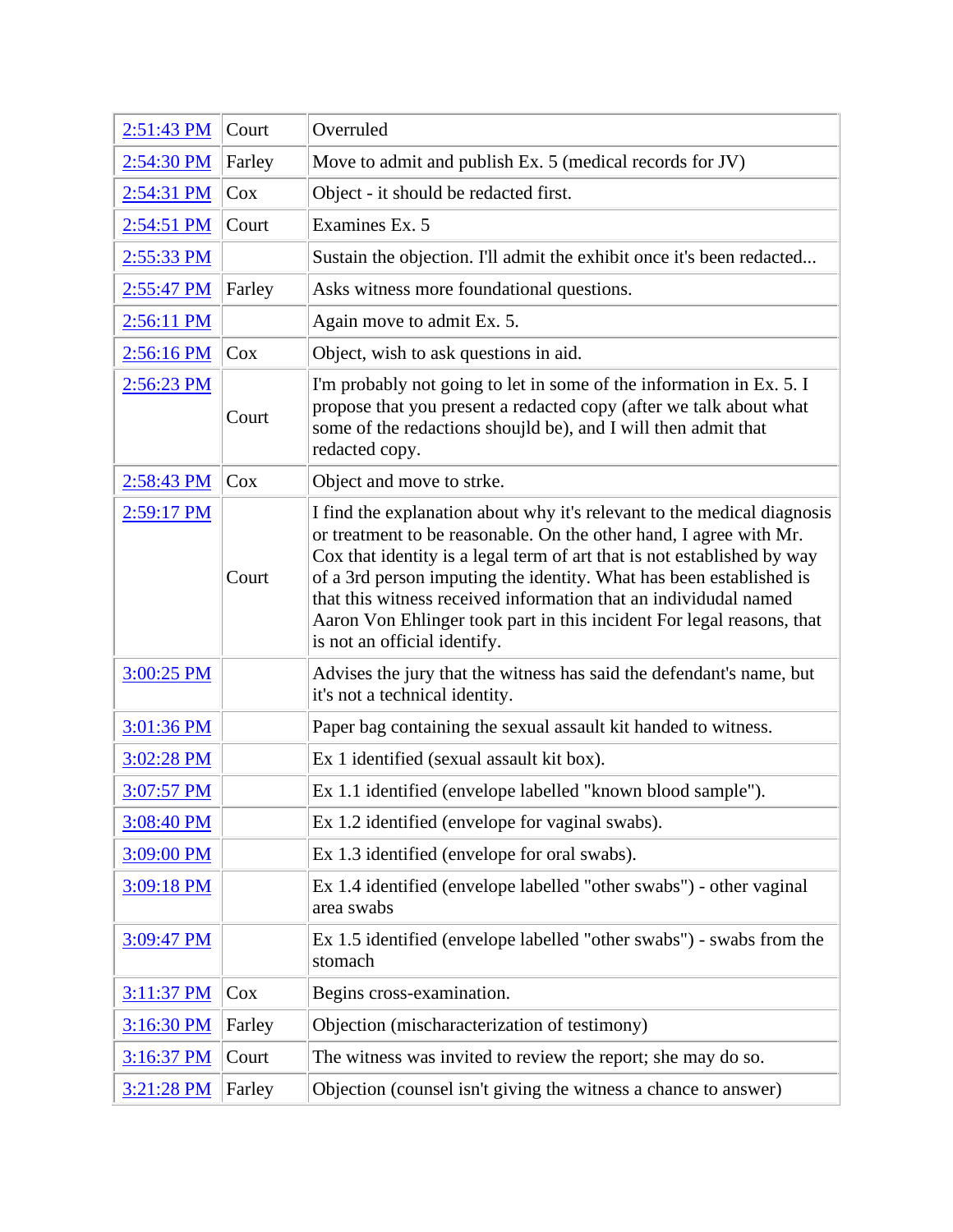| 3:21:34 PM        | Court  | Mr. Cox, let the witness answer.                                                                                                                                                                                                                                                                                                                                                                                         |
|-------------------|--------|--------------------------------------------------------------------------------------------------------------------------------------------------------------------------------------------------------------------------------------------------------------------------------------------------------------------------------------------------------------------------------------------------------------------------|
| $3:24:11$ PM      | Farley | Objection (hearsay).                                                                                                                                                                                                                                                                                                                                                                                                     |
| 3:24:14 PM        | Court  | It would be speculative, so I'll sustain it.                                                                                                                                                                                                                                                                                                                                                                             |
| 3:24:19 PM        | Farley | Objection (heasay)                                                                                                                                                                                                                                                                                                                                                                                                       |
| 3:24:23 PM        | Court  | Overruled                                                                                                                                                                                                                                                                                                                                                                                                                |
| 3:26:59 PM        | Farley | Objection (misstates testimony)                                                                                                                                                                                                                                                                                                                                                                                          |
| 3:27:00 PM        | Court  | Sustained                                                                                                                                                                                                                                                                                                                                                                                                                |
| 3:28:24 PM        | Farley | Objection (misquote)                                                                                                                                                                                                                                                                                                                                                                                                     |
| 3:28:34 PM        | Court  | Mr. Cox, if you have a question about that, ask a question.                                                                                                                                                                                                                                                                                                                                                              |
| 3:30:44 PM        | Farley | Objection.                                                                                                                                                                                                                                                                                                                                                                                                               |
| 3:30:46 PM        | Court  | It's argumentative, Mr. Cox. I'll sustain the objection.                                                                                                                                                                                                                                                                                                                                                                 |
| 3:32:18 PM        | Court  | Admonishes jury.                                                                                                                                                                                                                                                                                                                                                                                                         |
| 3:32:20 PM        |        | Jury in recess                                                                                                                                                                                                                                                                                                                                                                                                           |
| 3:32:52 PM        | Court  | Admonishes witness.                                                                                                                                                                                                                                                                                                                                                                                                      |
| 3:32:58 PM        |        | Court in recess                                                                                                                                                                                                                                                                                                                                                                                                          |
| 3:44:54 PM        |        | Court reconvenes; all parties present                                                                                                                                                                                                                                                                                                                                                                                    |
| 3:44:56 PM        | Court  | Before we bring the jury back, I want to talk to the press. Apparently<br>I've created some confusion. I signed an order granting the Idaho<br>Press authority to do video/audio/photos. I did not get a request from<br>CBS although I gave that cameraman this morning oral pesmission to<br>video with the understanding that it would be a "pool" feed and<br>anybody else wanting video would need to get it from 2 |
| 3:46:09 PM        |        | Anybody else needs to get pictures from The Idaho Press. There are<br>not to be any cellphone pictures taken for broadcast or publication.                                                                                                                                                                                                                                                                               |
| 3:46:30 PM        |        | If 2 isn't here tomorrow, if the Press's still camera isn't here<br>tomorrow, and somebody else wants to take pictures, I'm ok with that<br>as long as it's understood that it would be a "pooled" camera. I don't<br>want several cameras going at once.                                                                                                                                                                |
| 3:47:08 PM        |        | Jury reconvenes; all present                                                                                                                                                                                                                                                                                                                                                                                             |
| <u>3:47:38 PM</u> | Farley | Begins redirect.                                                                                                                                                                                                                                                                                                                                                                                                         |
| 3:48:42 PM        | Cox    | Objection (leading)                                                                                                                                                                                                                                                                                                                                                                                                      |
| 3:48:44 PM        | Court  | Sustained                                                                                                                                                                                                                                                                                                                                                                                                                |
| 3:51:57 PM        | Cox    | Don't know how that's relevant to the diagnosis.                                                                                                                                                                                                                                                                                                                                                                         |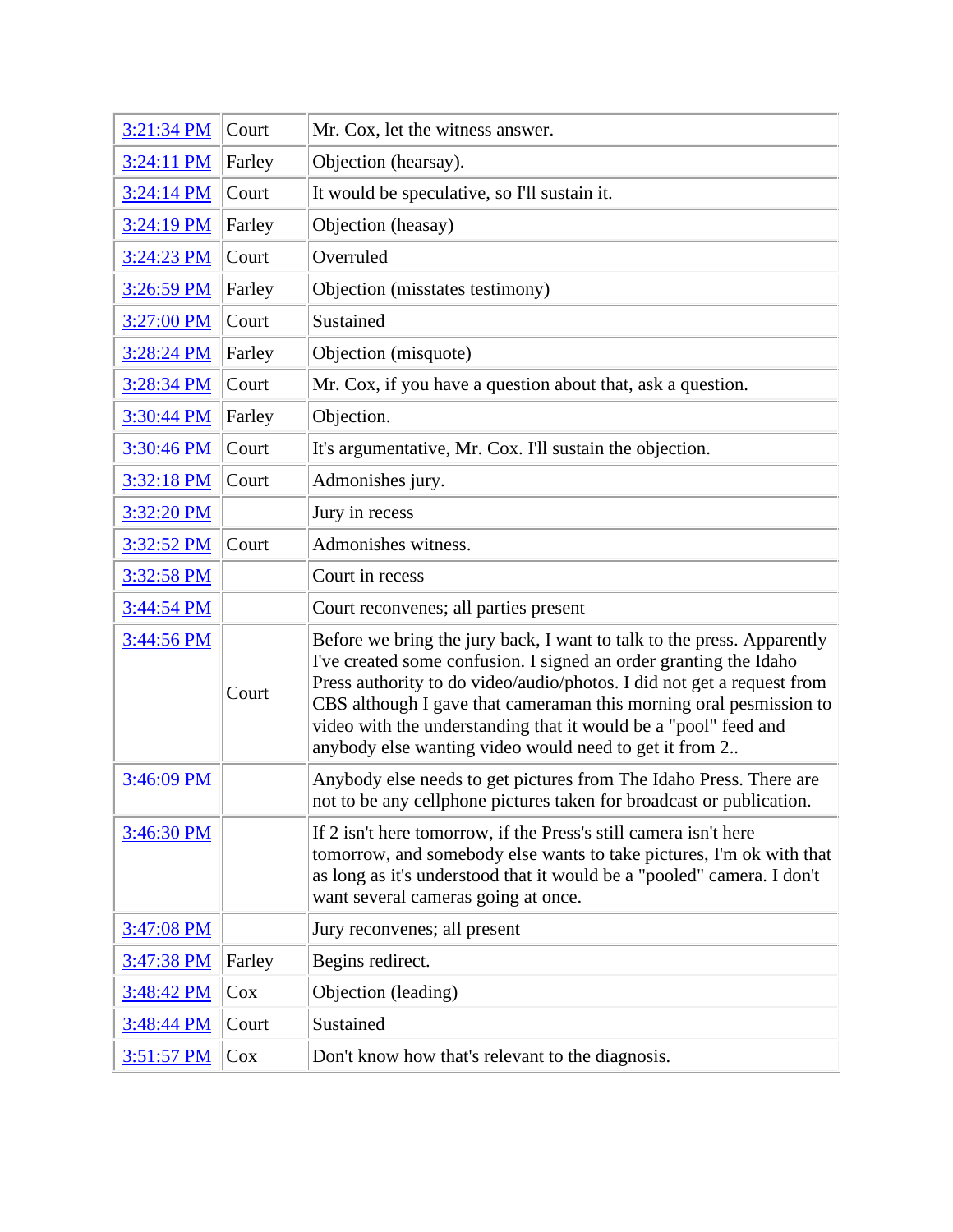| 3:52:07 PM   | Court  | Overruled. It's related to impressions, and her expectations were<br>opened during cross.                                                                    |
|--------------|--------|--------------------------------------------------------------------------------------------------------------------------------------------------------------|
| $3:53:17$ PM | Cox    | Objection - don't know that that was covered in cross.                                                                                                       |
| 3:53:28 PM   | Court  | As I recall the opening statement and testimony earlier, there was an<br>intimation of force as part of the evidence. I'll overrule the objection.           |
| 3:53:50 PM   | Cox    | Objection (leading)                                                                                                                                          |
| 3:53:52 PM   | Court  | Sustained.                                                                                                                                                   |
| 3:55:37 PM   | Cox    | Object                                                                                                                                                       |
| 3:55:41 PM   | Corut  | Sustained                                                                                                                                                    |
| 3:55:43 PM   | Cox    | Move to strike the answer.                                                                                                                                   |
| 3:55:48 PM   | Court  | If the jury heard the witness respond to the last question, I ask you to<br>not consider it.                                                                 |
| $3:57:20$ PM | $\cos$ | Object - there are two components to what Ms. Farley is attempting<br>to elicit. I don't want it to be confused that it was all one event.                   |
| 3:58:15 PM   | Court  | Ms. Farley, repeat the question.                                                                                                                             |
| 3:58:34 PM   |        | Overruled                                                                                                                                                    |
| 4:00:59 PM   | Cox    | Object under 803(4)                                                                                                                                          |
| 4:01:08 PM   | Court  | Sustained                                                                                                                                                    |
| $4:01:11$ PM | Farley | Offering this under 803(3)                                                                                                                                   |
| 4:01:27 PM   | Cox    | Response                                                                                                                                                     |
| 4:01:39 PM   | Court  | I'm having a hard time seeing how the emotional state then is relative<br>to the diagnosis.                                                                  |
| $4:02:05$ PM | Farley | Response                                                                                                                                                     |
| $4:02:31$ PM | Cox    | This is not the victim.                                                                                                                                      |
| 4:02:36 PM   | Farley | If I said that, I misspoke. State believes this is admissable under<br>$803(3)$ .                                                                            |
| 4:03:04 PM   | $\cos$ | She's making statements about how she felt at the time, 48h<br>previously; we don't know that she had those same feelings at the<br>time of her examination. |
| 4:03:17 PM   | Court  | I tend to agree. I'm going to sustain the objection.                                                                                                         |
| 4:03:43 PM   | Cox    | Objection (foundation, speculation)                                                                                                                          |
| 4:03:46 PM   | Court  | Overruled                                                                                                                                                    |
| $4:04:04$ PM | Cox    | Begins re-cross.                                                                                                                                             |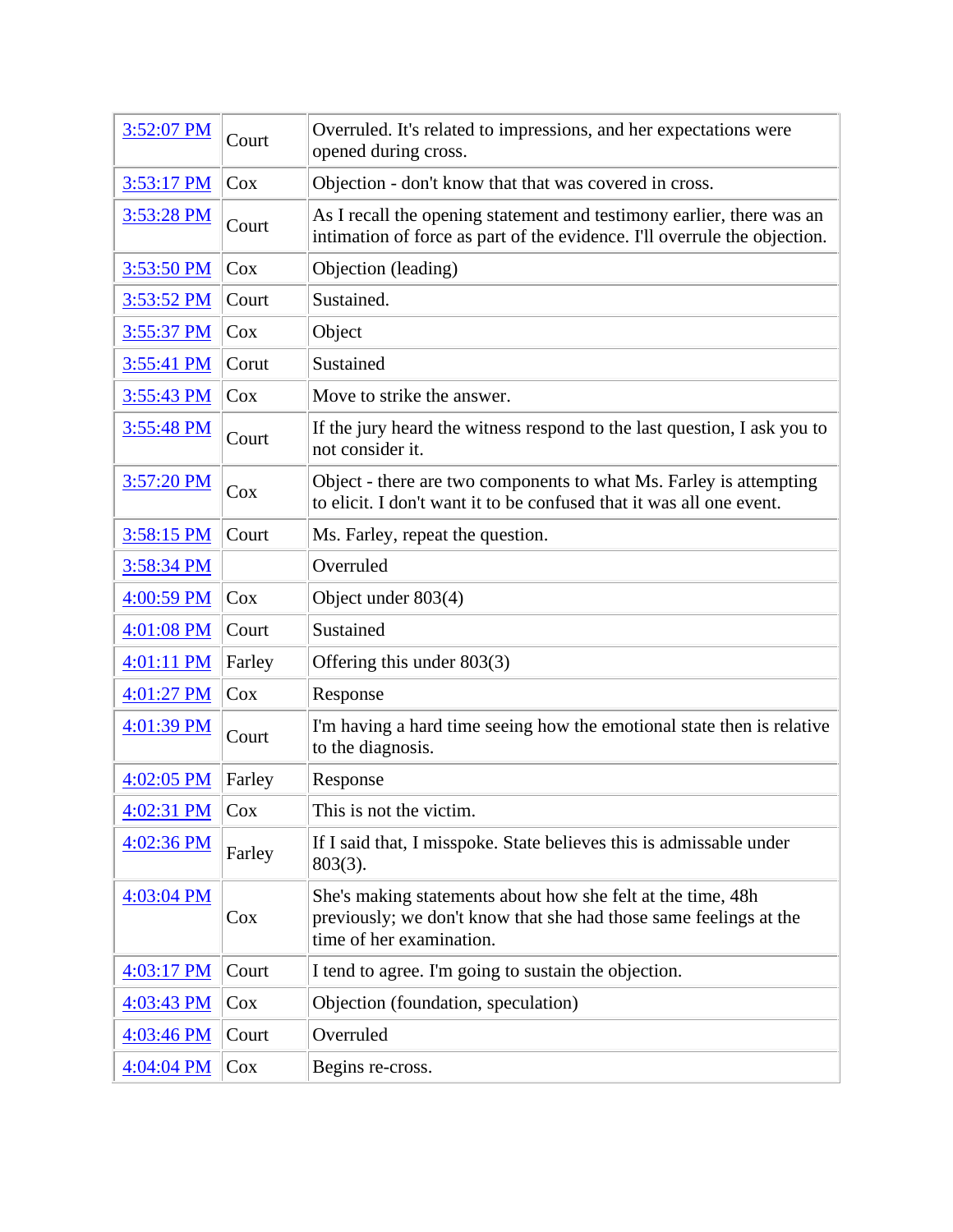| 4:05:37 PM           | Cox    | In the event that Ms. Vega is called on rebuttal, I'm going to ask that<br>this witness not be fully excused - I have a subpoena for her.                                                                                                                                                                                                                                            |
|----------------------|--------|--------------------------------------------------------------------------------------------------------------------------------------------------------------------------------------------------------------------------------------------------------------------------------------------------------------------------------------------------------------------------------------|
| 4:06:27 PM           | Court  | Addresses witness, who then steps down.                                                                                                                                                                                                                                                                                                                                              |
| 4:06:47 PM           | Farley | Calls next witness.                                                                                                                                                                                                                                                                                                                                                                  |
| 4:07:07 PM           | Cox    | I want to let the Court know that I'm going to make a foundational<br>objection to his testimony.                                                                                                                                                                                                                                                                                    |
| 4:07:25 PM           |        | Eric Seat (ISP forensic scientist) sworn.                                                                                                                                                                                                                                                                                                                                            |
| 4:08:01 PM           | Court  | Advises jury that evidence must have a proper foundation. This<br>witness is proposed as being called out of the order, so to the extent<br>that evidence is admitted, it is admitted conditionally subject to the<br>State later laying proper foundation. If I later instruct you that that<br>evidence was not completely presentd, I would also instruct you to<br>disregard it. |
| 4:10:33 PM           | Cox    | I'll stipulate to this witness' training                                                                                                                                                                                                                                                                                                                                             |
| 4:13:13 PM           | Court  | Counsel, come up.                                                                                                                                                                                                                                                                                                                                                                    |
| 4:13:27 PM           |        | $\frac{\text{m}}{\text{s}$ ide bar $\frac{\text{m}}{\text{s}}$                                                                                                                                                                                                                                                                                                                       |
| 4:15:53 PM           | Cox    | I'll stipulate that the DNA found on J.V.'s stomach was Mr. Von<br>Ehlinger's.                                                                                                                                                                                                                                                                                                       |
| 4:16:09 PM           | Cox    | Begins cross-examination.                                                                                                                                                                                                                                                                                                                                                            |
| 4:16:57 PM           |        | Witness is excused.                                                                                                                                                                                                                                                                                                                                                                  |
| $4:17:14$ PM         | Farley | I have additional witnesses here today should the Court wish to<br>proceed.                                                                                                                                                                                                                                                                                                          |
| $4:17:51$ PM         | Court  | I think everyone's a little tired. Let's start right at 9 tomorrow<br>morning.                                                                                                                                                                                                                                                                                                       |
| 4:18:13 PM           |        | Admonishes jury.                                                                                                                                                                                                                                                                                                                                                                     |
| 4:18:28 PM           |        | Jury adjourns.                                                                                                                                                                                                                                                                                                                                                                       |
| $4:19:14 \text{ PM}$ | Court  | We've covered Ms. Wardle and Mr. Seat. Who will you have<br>tomorrow?                                                                                                                                                                                                                                                                                                                |
| 4:19:30 PM           | Farley | 7 - 8 witnesses lined up for tomorrow. Iverson, Joseph, Hughes,<br>Davis, Blackburn, J.V., and Dr. King.                                                                                                                                                                                                                                                                             |
| $4:21:17$ PM         | Court  | There was one objection we dealt with in a side bar, that related to<br>Ms. Wardle's restatment that J.V. was focusing on curtains. I<br>overruled the objection at the bench because that statement could be<br>consgrued as disassociative and that struck me as possibly being<br>pertinent to the diagnosis.                                                                     |
| $4:22:17 \text{ PM}$ |        | The second sidebar had to do with the preliminary foundation for Mr.<br>Seat. I understand that was counsels' agreement at the bench.                                                                                                                                                                                                                                                |